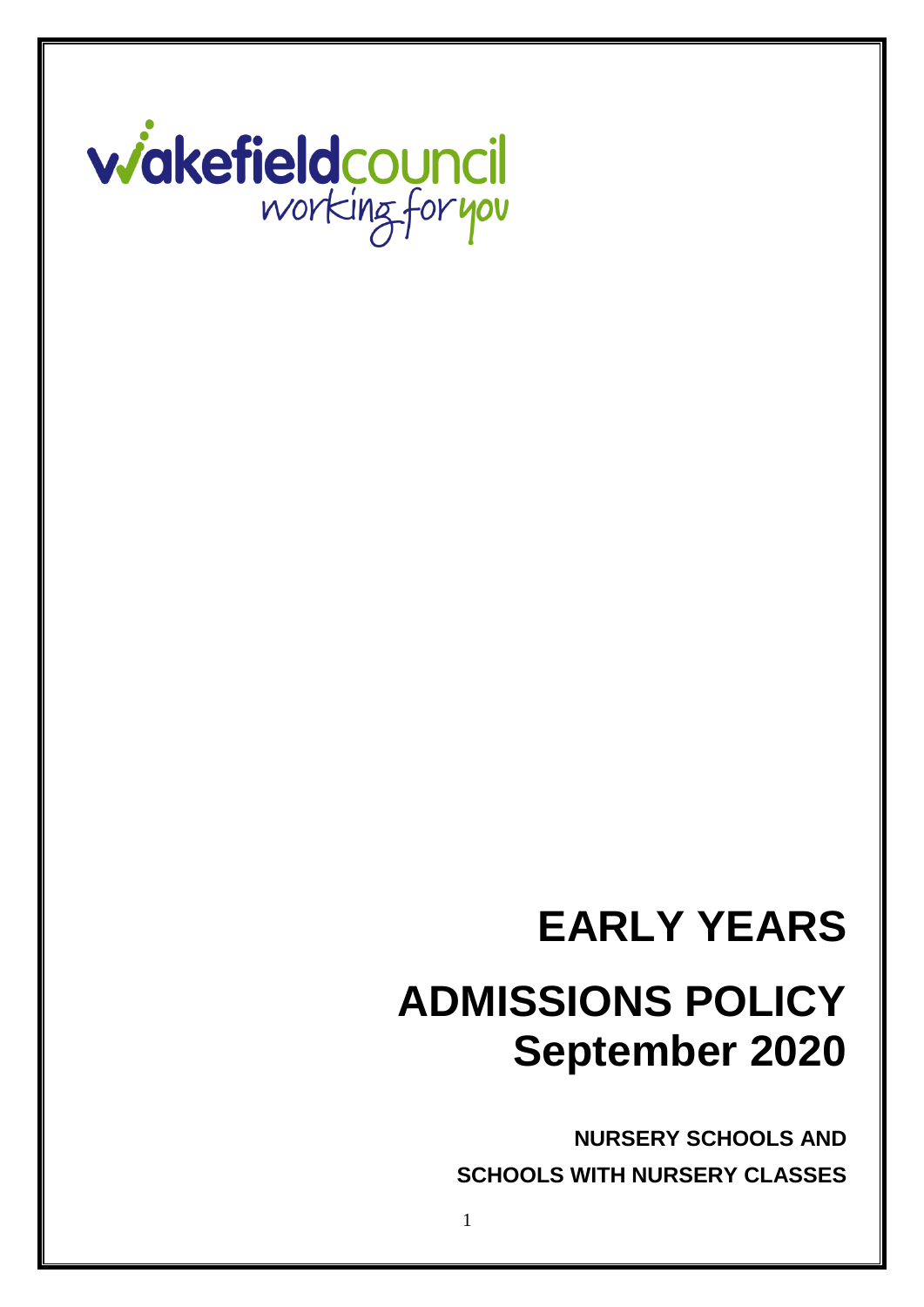# **1. INTRODUCTION**

- 1.1 This policy sets out the arrangements to be followed for admissions to a designated nursery school or for schools with a nursery class. Wakefield Council recommends that Academies within the Wakefield District also follow this policy to ensure a fair, consistent and transparent process for admissions to early years in their local area.
- 1.2 All children are entitled to a part-time nursery place the term following their  $3<sup>rd</sup>$ birthday and a full-time place at the September following their  $4<sup>th</sup>$  birthday (see parttime and full-time admission dates). Parents are entitled to defer the offer of a fulltime place and details are provided under section 8 – deferring a full-time school place.
- 1.3 From September 2017 all children will be eligible for up to 15 free hours, these are classed as 'universal hours.' Some children will be eligible for up to 15 additional hours these will be known as the 'extended entitlement.' Parent's eligibility for the extended entitlement will have to be verified prior to child starting at the school. **Schools should make clear to parents their position on the extended entitlement and their hours of operation.**
- 1.4 For nursery places, each school and their Governing Body are responsible for admissions to non-statutory aged schooling. However, each school is requested to adhere to the early years admissions policy in order to carry out their duty to admit early years children on a consistent and fair basis with other schools. It is recommended that Academies, Aided and Foundation (trust) schools admit part-time children in line with their full-time Admissions policy if this differs from this policy.
- 1.5 Admission to full-time schooling is managed by the Admissions Policy for statutory aged pupils. This policy will either be set by Wakefield Council for community/voluntary controlled schools or the Governing Body for academies, voluntary aided/foundation schools.
- 1.6 Below is a brief explanation of the context in which nursery schools and nursery classes operate:
	- **Designated Nursery Schools**  offer part-time education only and admit children from the term following their  $3<sup>rd</sup>$  birthday until they reach full-time school age. This could include universal part-time children and children eligible to the extended entitlement.
	- **Schools with a Nursery Class** admit children from the term following their 3<sup>rd</sup> birthday until they reach full-time school age. A nursery class could include universal part-time children and children eligible to the extended entitlement. Some schools operate a Foundation Stage Unit where both part-time and full-time reception age children are based together.
- 1.7 This policy covers the following:
	- Entitlement to a universal nursery place
	- Part-time and full-time admission dates
	- Process for allocating universal and extended places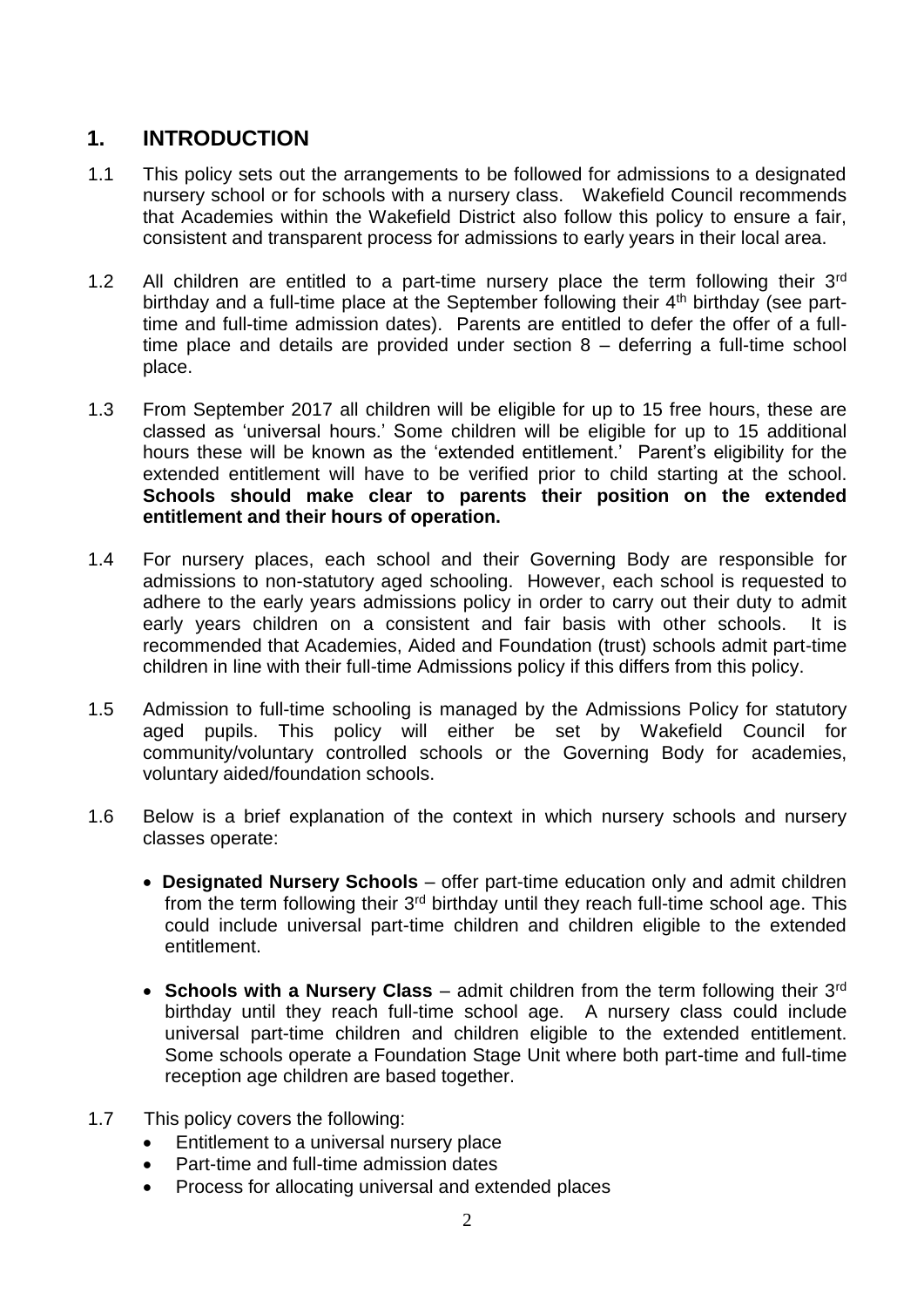- Attendance issues
- Special Educational Needs and Disability
- Early Years admissions criteria to be applied when there are more applications than places available for universal and extended hours
- Deferring a full-time school place
- The purpose of a school's designated nursery number
- Funding for Early Years children
- Compliance with the Statutory Framework for the Early Years Foundation Stage
- How to request an increase to a school's nursery size

# **2. ENTITLEMENT TO AN EARLY YEARS NURSERY PLACE**

- 2.1 Wakefield Council guarantees a universal place for all 3 and 4 year olds within the District. This place will not always be within the maintained sector and it may not always be at the local school or a parent's preferred choice. Where a place is not available at the chosen school, parents should be directed to contact the Council's Early Years Team by telephoning 01977 723482 or 0800 5878042 or email [infomation@wakefield.gov.uk](mailto:infomation@wakefield.gov.uk)
- 2.2 The universal entitlement is for up to 15 hours per week for 38 weeks of the year up to 570 hours over the course of a year. Schools traditionally offer 5 morning or 5 afternoon sessions (3 hours each). However the 15 hours can be available flexibly over a minimum of 2 days per week.

#### 2.3 **Where a parent requests less than 15 hours per week this should be granted. Any unfilled hours can be offered to children on the waiting list.**

- 2.4 The extended entitlement allows parents to access up to a further 15 hours entitlement per week, should they meet the eligibility criteria. A school who offers this extended entitlement should assign a number of places that they anticipate in filling throughout the year. It is suggested that this should be in blocks of 8.
- 2.5 A parent who wishes to access their extended entitlement at a school having attended another school nursery for their universal offer will be considered
- 2.6 Parents must be made aware that there is no guarantee that a child, who is admitted to a school's nursery class, will be admitted to the school full-time. Parents of children in nursery classes must complete an Admissions Preference Form in order to request a full-time place in school. The full-time admissions policy has to be applied to determine which school has places. **Schools must not put pressure on parents for their child to attend nursery, in**

2.7 It is a parent's choice at which setting they take their universal funding.

**order to gain a full-time place at the school.**

# **3. ADMISSION DATES**

3.1 The earliest a child can be admitted to nursery is the term after their  $3<sup>rd</sup>$  birthday unless the school is designated to admit 2 year olds.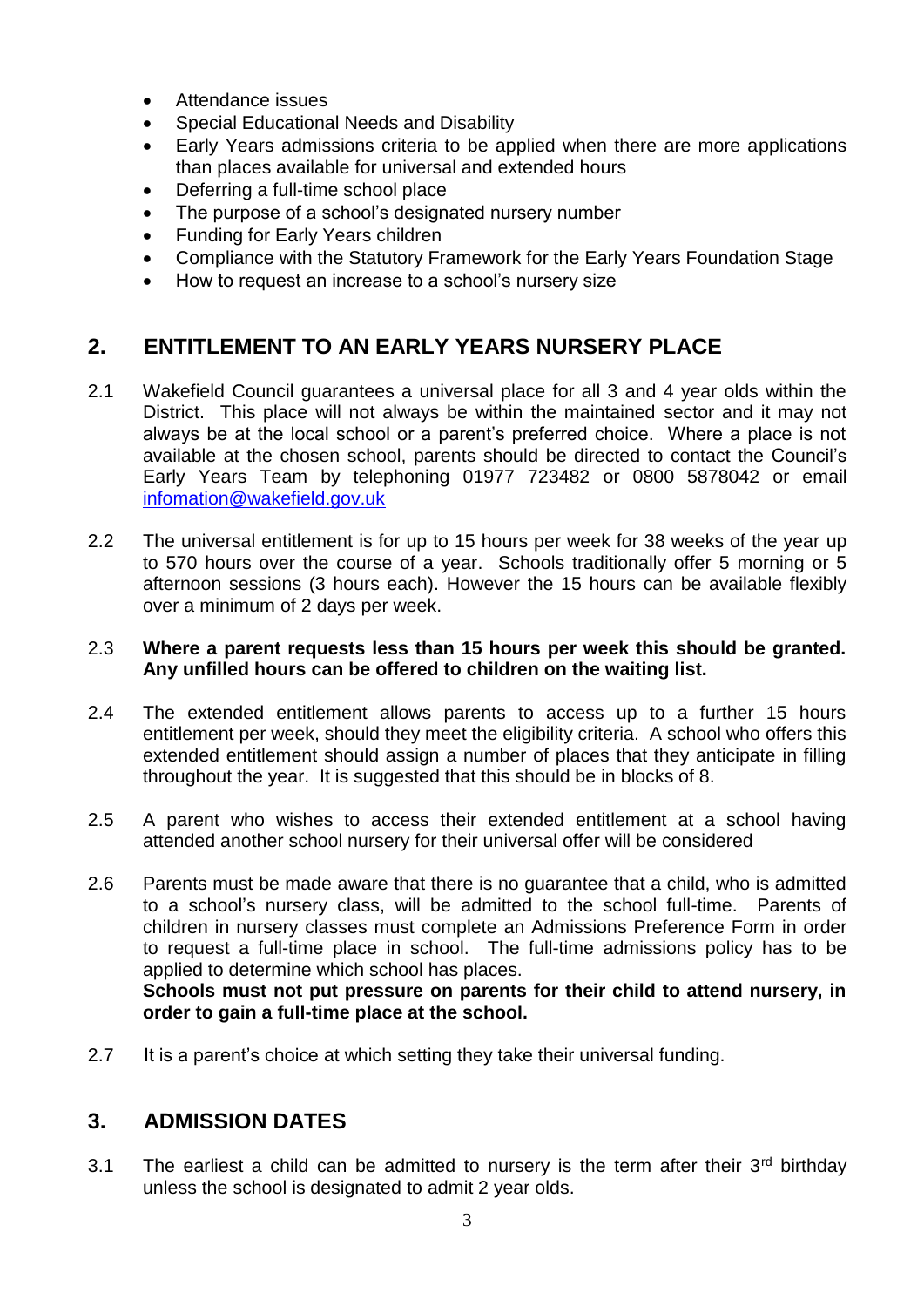3.2 The early years admission dates are as follows:

| <b>Term</b>   | Date of Birth Range        |                            |                           |
|---------------|----------------------------|----------------------------|---------------------------|
|               | 1 Sept to 31 Dec           | 1 Jan to 31 March          | 1 April to 31 Aug         |
| <b>Autumn</b> |                            |                            |                           |
| <b>Spring</b> | Age $3 - P/T$ (nursery)    |                            |                           |
| <b>Summer</b> | Age $3 - P/T$ (nursery)    | Age $3 - P/T$ (nursery)    |                           |
| <b>Autumn</b> | Age $3 - P/T$ (nursery)    | Age $3 - P/T$ (nursery)    | Age $3 - P/T$ (nursery)   |
| <b>Spring</b> | Age $4 - P/T$ (nursery)    | Age $3 - P/T$ (nursery)    | Age $3 - P/T$ (nursery)   |
| <b>Summer</b> | Age $4 - P/T$ (nursery)    | Age $4 - P/T$ (nursery)    | Age $3 - P/T$ (nursery)   |
| <b>Autumn</b> | Age $4 - F/T$ (reception)  | Age 4 - F/T (reception)    | Age $4 - F/T$ (reception) |
| <b>Spring</b> | Age $5 - STAT$ (reception) | Age $4 - F/T$ (reception)  | Age $4 - F/T$ (reception) |
| <b>Summer</b> | Age $5 - STAT$ (reception) | Age $5 - STAT$ (reception) | Age $4 - F/T$ (reception) |
| <b>Autumn</b> | Age $5 -$ Year 1           | Age $5 -$ Year 1           | Age $5 -$ Year 1          |

• **April-born children must be admitted in the following September and not after Easter regardless of when Easter falls.**

3.3 For each date of birth range the table below states the term each child becomes eligible for nursery education (term after  $3<sup>rd</sup>$  birthday) and at what age they are deemed to be for each term until they reach the end of the reception year. See Appendix A for the actual date of birth ranges into reception and nursery for the next 4 academic years.

#### **P/T = part-time F/T = full-time STAT = statutory school age**

- Children born between 1 September and 31 December receive 5 terms part-time and 1 term full-time prior to reaching statutory school age.
- Children born between 1 January and 31 March receive 4 terms part-time and 2 terms full-time prior to reaching statutory school age.

| <b>Three Year Olds</b><br><b>Born Between</b> | <b>Month of Part-time</b><br><b>Admission</b> | <b>Term of Part-time</b><br><b>Admission</b> |
|-----------------------------------------------|-----------------------------------------------|----------------------------------------------|
| 1 April - 31 August                           | September                                     | Autumn                                       |
| 1 Sept - 31 Dec                               | January                                       | Spring                                       |
| 1 Jan - 31 March                              | after Easter                                  | Summer                                       |

• Children born between 1 April and 31 August receive 3 terms part-time and 3 terms fulltime prior to reaching statutory school age.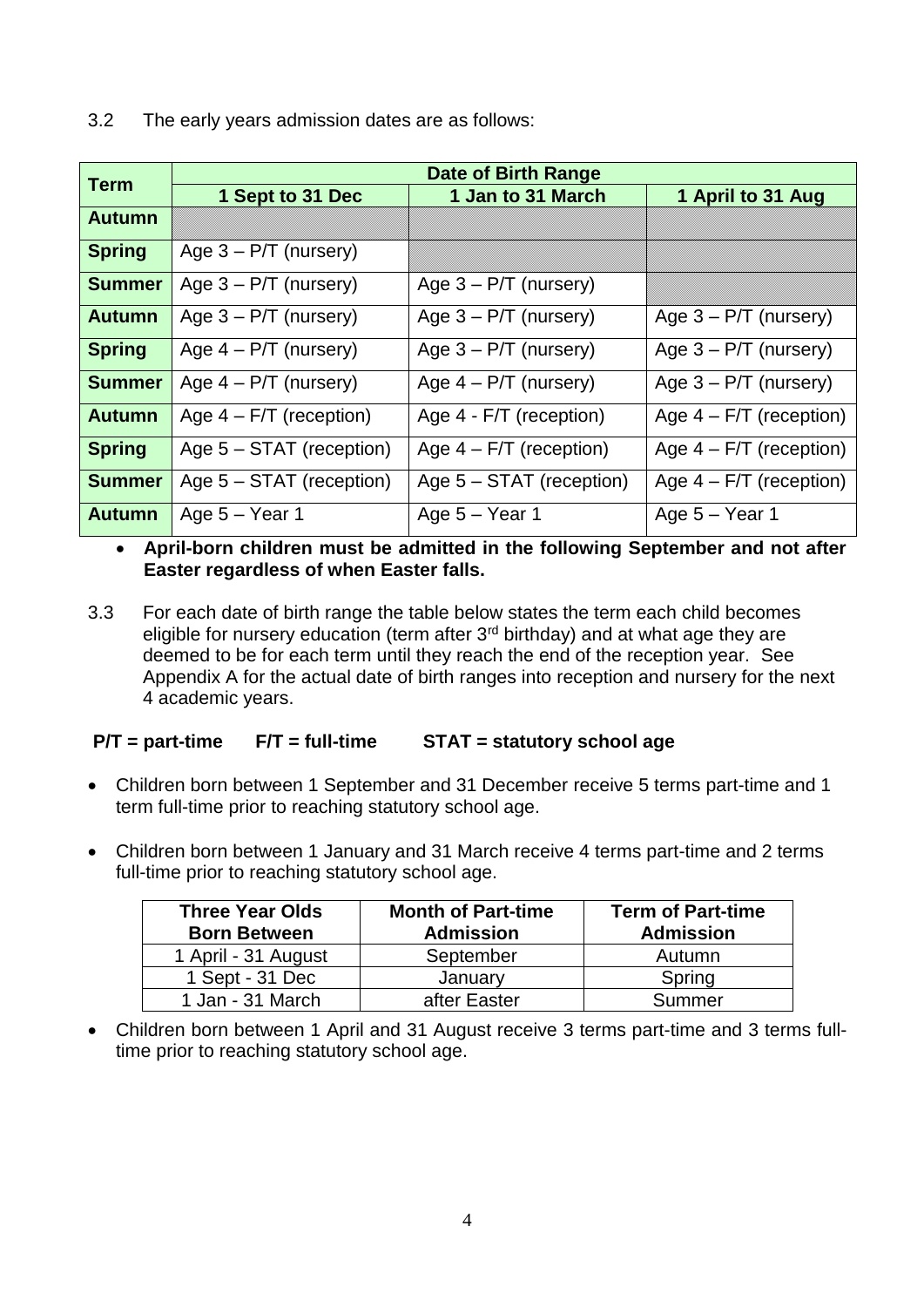# **4. ALLOCATING EARLY YEARS PLACES – UNIVERSAL**

- 4.1 Schools who admit children into the early years are responsible for administering the early years admissions policy. Parents must contact schools directly when applying for a part-time nursery place. Each school should then allocate places in accordance with the early years admission criteria.
- 4.2 Each school should have their own application form for early years admissions, which all parents applying for a place at the school must complete and sign.
- 4.3 Schools must identify a date, each term, when part-time admissions for the following term will be allocated. It is recommended that this is around half-term.
- 4.4 Parents should be notified in writing when a universal place will be available. Parents should be requested to confirm that they accept the offer of a part-time place within 2 weeks of the place being offered. If a parent does not respond to the offer letter the school must make reasonable efforts to contact the parent before the place is offered to the first child on the waiting list.
- 4.5 Following notification that a place is available, a child should be expected to take up the place within 2 weeks of the expected start date. If the child has not taken up the place after 2 weeks and a satisfactory explanation has not been provided to the Headteacher then the offer of a part-time place can be removed.
- 4.6 If a nursery class is full, the only circumstance where a late application for a part-time place can be considered and be successful is an application:
	- from a child with SEN who is undergoing an Education, Health and Care Plan needs assessment or who has an Education, Health and Care Plan. In such an event the application must be supported by the relevant professionals involved with the child; or
	- from a child who is in care of the local authority (looked after child), or a child who was previously looked after or fostered under an arrangement made by a local authority.

You should contact the Early Years Team to discuss the implications of the statutory guidance and for a decision to be made whether to offer the place to another child or to go above the school's designated nursery size.

- 4.7 Where a school has more places than applications then all applications will be accepted including late applications.
- 4.8 In the event where there are more applications than places, if a school receives a late application for a universal place this must only be considered after all other applications have been dealt with. Children of late applicants should be placed on the waiting list in the order in which they appear following the part-time admissions criteria.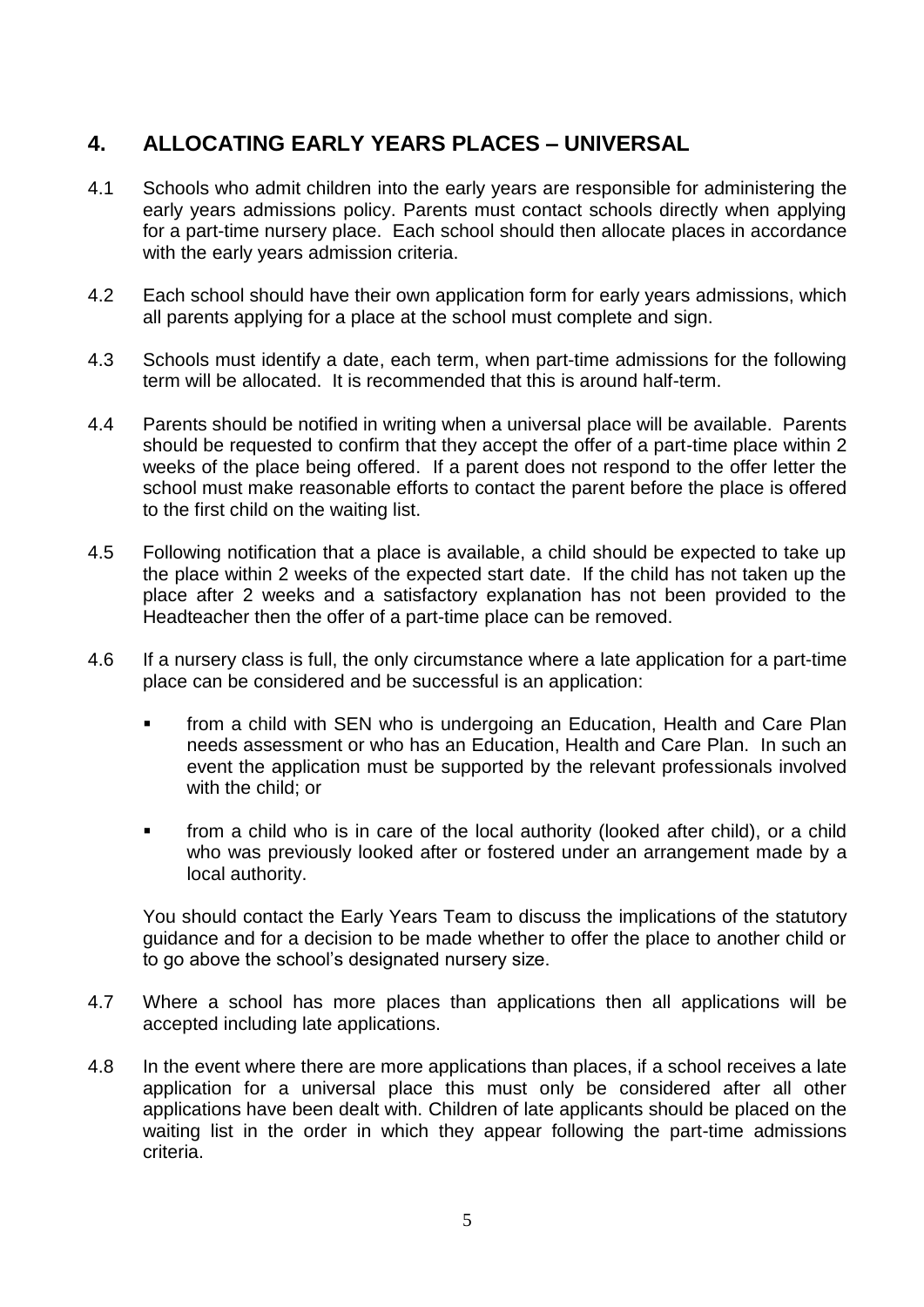- 4.9 The parents of children who have not been allocated a place should be contacted in writing informing them of the decision. It is good practice to state where they are on the waiting list. Parents should also be asked to confirm if they wish to remain on the waiting list and/or if they wish for their application to be considered afresh the following term. When writing to parents you should also include the details of the Early Years Team who can provide free information and advice on alternative nursery places. Telephone 0800 587 8042 or email [information@wakefield.gov.uk](mailto:information@wakefield.gov.uk) or visit [www.wakefield.gov.uk/earlyyears](http://www.wakefield.gov.uk/earlyyears)
- 4.10 The school should record they have seen evidence to verify a child's date of birth and identity. Examples are a birth certificate, or passport. Parents should also be asked to provide valid proof that the address given for the child is the address at which they are ordinarily resident. Parents should be asked to sign a Parent Agreement Form stating that all of the information provided is correct.
- 4.11 If a child is refused a part-time nursery place then the parent/carer may appeal to a committee of governors. Governors should adhere to the Early Years Foundation Stage Statutory Framework and they cannot admit children over their designated nursery number. Therefore, the only grounds for upholding an appeal should be where a parent demonstrates that an error has been made by the school, when processing the application that may have resulted in a place being offered to another child.
- 4.12 Where a parent demonstrates that an error has been made by the school when administering early years admissions a school can only admit over its agreed nursery number if it has both written approval from the Council and that the Early Years Foundation Stage Statutory Requirements continue to be met. Particularly those relating to space requirements and staffing ratios. Therefore, if a nursery cannot go over its nursery size then the Governing Body must make the decision to withdraw the offer of a place to another child or to place the complainant at the top of the waiting list.

# **5. ALLOCATING EARLY YEARS PLACES EXTENDED ENTITLEMENT PLACES**

- 5.1 In allocating extended entitlement places schools should apply points 4.1 to 4.12 above and note the information below.
- 5.2 The Parent Agreement Form will enable parents to insert their extended entitlement eligibility code (11 digit DERN). It is a parent's responsibility to provide this number along with their national insurance number and child's date of birth to enable an eligibility check to be carried out. A school should collect this information as near to start date as possible.
- 5.3 Parents should be notified in writing when an extended place will be available. Parents should be made aware that there will be a start and end date to the extended entitlement and that a place can only be guaranteed until this date.
- 5.4 A child should be expected to take up the extended entitlement at the beginning of term (or after giving notice of at least two weeks if moving from another setting).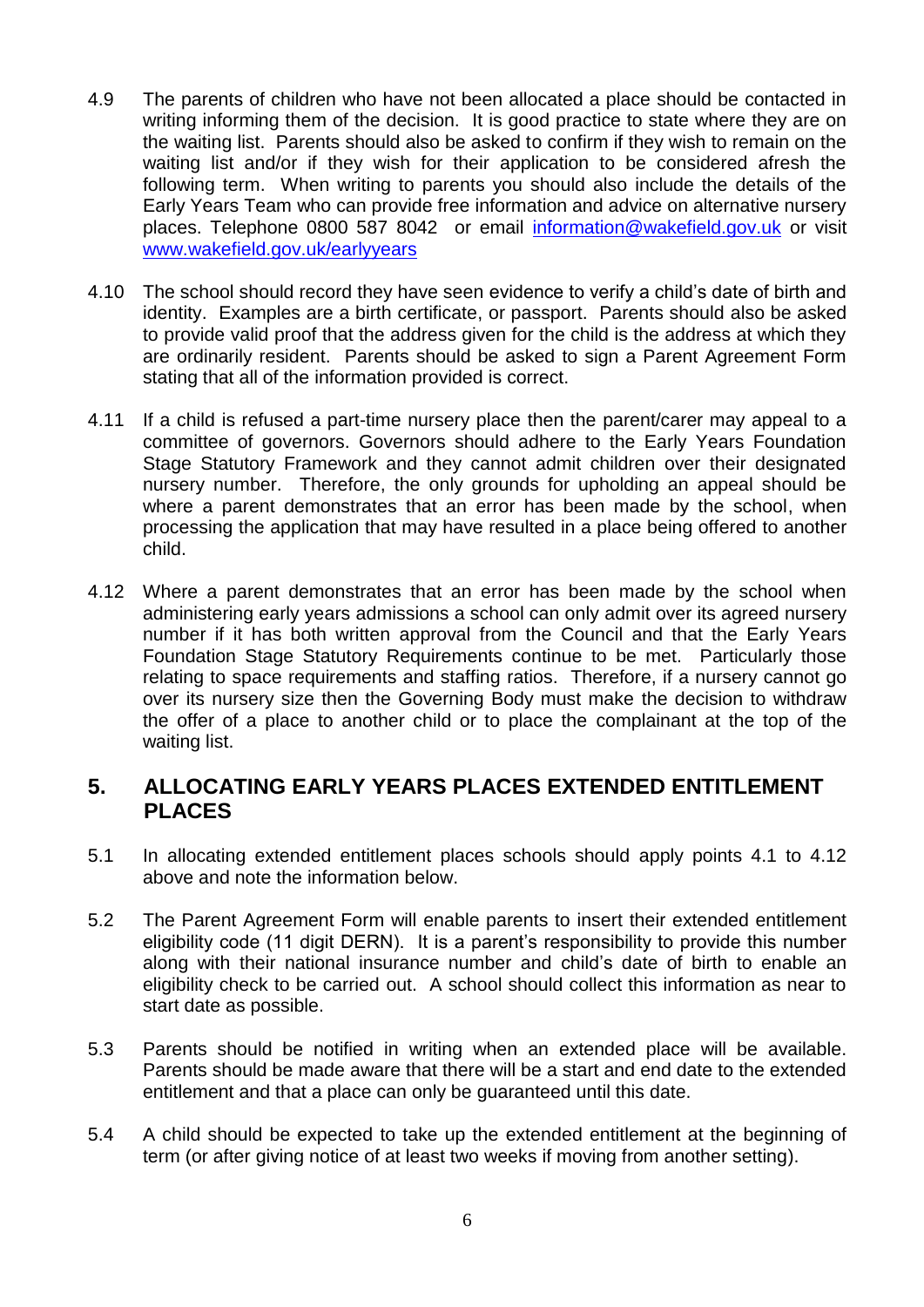# **6. ATTENDANCE – UNIVERSAL AND EXTENDED**

- 6.1 It is a schools responsibility to ensure that children are attending regularly and for the number of hours per week that are being claimed and detailed on the Parent Agreement Form. Occasional holidays and sickness absences are acceptable.
- 6.2 However as part of safeguarding arrangements all schools must contact the parent/carer when a child does not attend. If no information relating to the reason for the absence has been received the school must contact the parent on the first day of the child's absence; reasons for absence must then be recorded on the child's file along with the expected return date.
- 6.3 If the child does not return on the expected date then the school must make a followup call to the parent/carer to establish reasons and whether the child is going to continue with their free place.
- 6.4 If any child has what is deemed to be irregular attendance then it is the schools responsibility to remind the parents that the free place is a funded place and continued irregular attendance could lead to a reduction of hours or the place being withdrawn and offered to another child.
- 6.5 Where there is a persistent absence of more than two weeks in any term without a justifiable reason then the school should notify parents/carers that the place will be offered to another child. The school must specify to the parent the date that the place will be removed. The hours of non-attendance can be offered to another child.

# **7. SPECIAL EDUCATIONAL NEEDS AND DISABILITY**

6.1 No child should ever be admitted prior to the term following their  $3<sup>rd</sup>$  birthday unless there are very exceptional circumstances, which must be discussed with the Council's Early Years Team, initially. Each case would be considered on its own merit taking into account the views of the appropriate professionals.

Examples of exceptional circumstances are:

- A child with a complex disability;
- A child involved in an active Child Protection Plan where there is no suitable age appropriate provision within the local area that could be accessed.

# **8. PART-TIME ADMISSIONS CRITERIA – UNIVERSAL**

- 8.1 If the number of applications received for a universal nursery place does not exceed the number of places available then all children will be admitted on a part-time basis.
- 8.2 Where a school receives more applications than places available then children should be admitted in the following order:
	- 1 Children undergoing an Education, Health and Care Plan needs assessment or with an Education, Health and Care Plan (which names the school);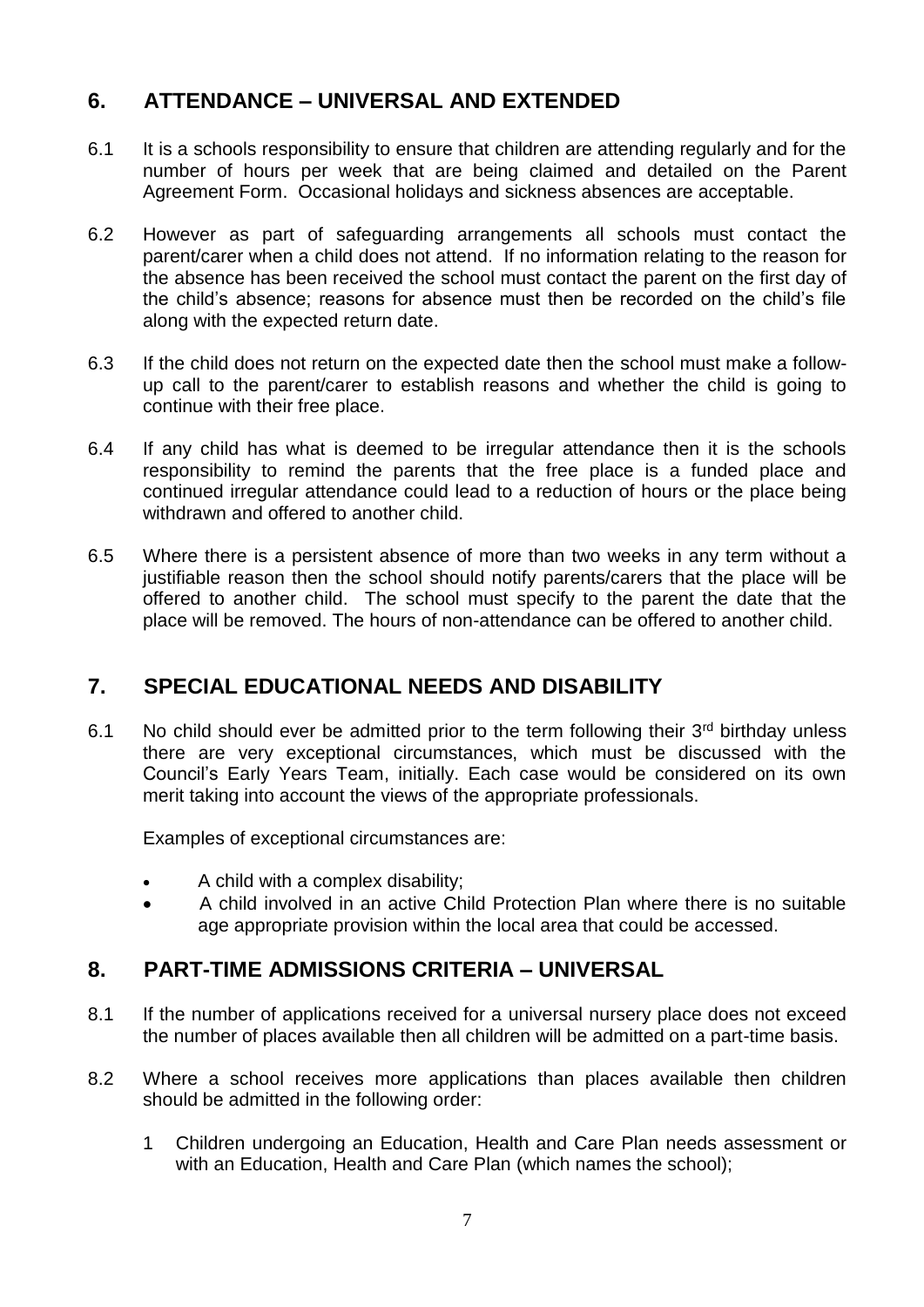- 2 Children in public care (looked after children), or a child who was previously looked after or fostered under an arrangement made by the Local Authority (see definition under explanatory notes);
- 3 Children who live in the school's catchment area or parish area, who have brothers or sisters attending the school at the time of admission;
- 4 Other children who live in the school's catchment area;
- 5 Children who live outside the school's catchment area but have brothers or sisters in attendance at the school;
- 6 Other children by age order (admitting eldest first) or date order based on date of application.
- 8.3 Explanatory Notes
	- Where any criterion category is over-subscribed then children within that category should be admitted in an age order basis (eldest first). Where 2 children have the same date of birth then priority should be given to Wakefield District children. If both children live in the Wakefield District then priority would be given to the child that lives nearest the school. Or if the school prefers to use date order of applications this is acceptable but must be clearly stated in the policy and agreed by the governing body
	- Brothers and sisters are defined as children with brothers or sisters (including step-brothers or sisters) living at the same address, in attendance at the same school or a school on the same site, on the date of admission.
	- For admissions purposes only one address can be used as a child's permanent address. Where a child resides with more than one/parent carer, at different addresses, the school will use the preference expressed by the parent/carer at the address where the child lives the majority of the time during the school week as the main place of residence.
	- Children in Public Care this refers to children who are:
		- ➢ Subject to a care order made by the courts under section 31 of the Children Act 1989 – for the courts to grant a care order they have to be satisfied that a child is suffering or would suffer 'significant harm' without one;
		- ➢ Children who are accommodated by the local authority on a voluntary basis under section 20 of the Children Act 1989; and
		- ➢ Children who have been adopted from Local Authority care, children with a residency order and those with special guardianship immediately following being Looked After will all be included within the higher priority for looked-after children.
	- Where the admission of siblings from a multiple birth (eg twins, triplets) would cause the school to rise above its agreed Nursery Number, you must contact the Early Years Team to agree a resolution.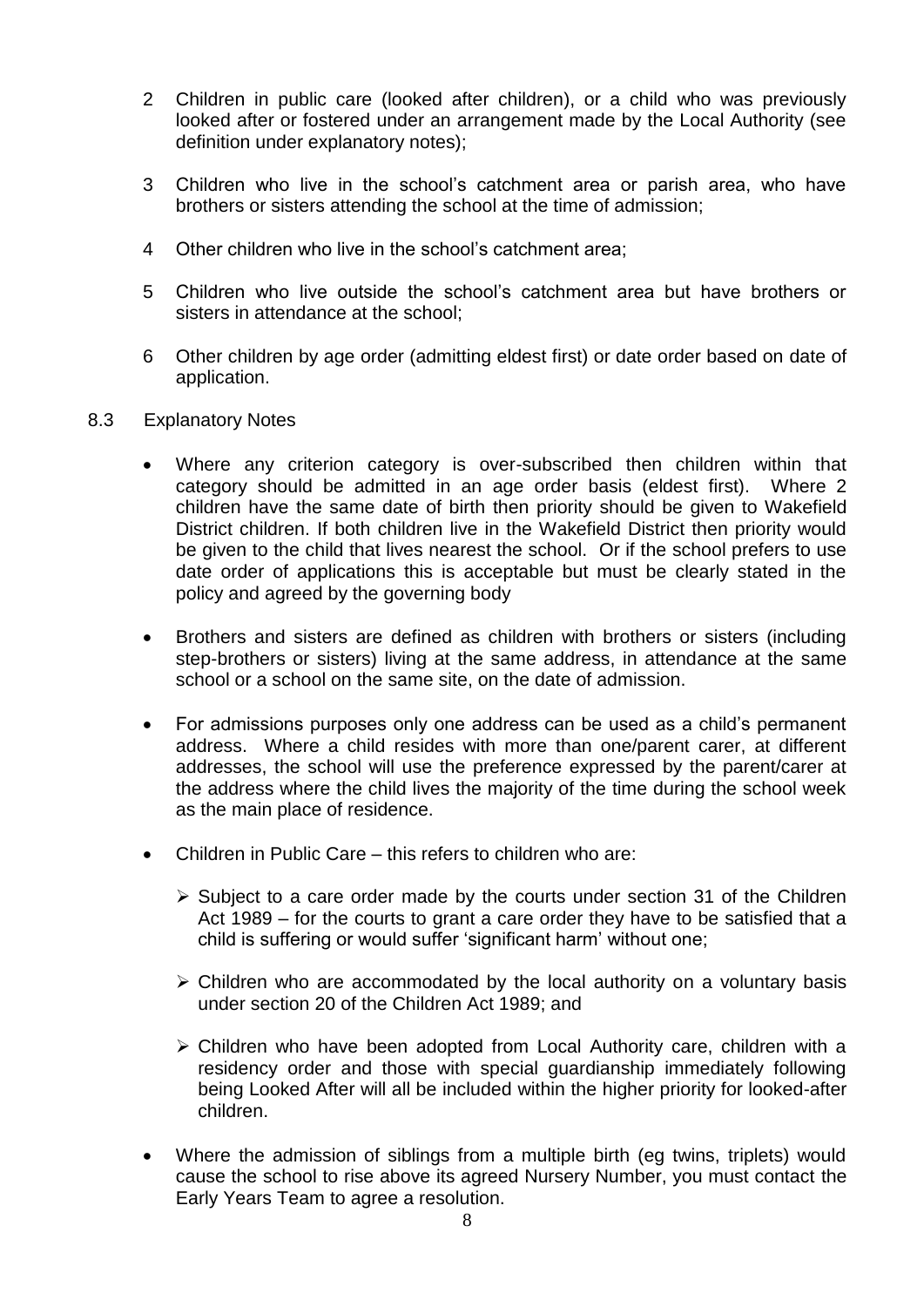- If a child has a change to their circumstances (change of address) once an application for a part-time place has been submitted it is the responsibility of the parent to inform the school of the change. However, if a parent applying for a part-time place already has a sibling in school and they have a material change then the school should check all addresses when considering part-time places to ensure that they have the correct information for all children to ensure that all part-time places are allocated correctly.
- Children from families living outside the Wakefield District boundary will be considered alongside those who live within the Wakefield District.
- All voluntary aided and foundation (trust) schools and academies should admit part-time children following their own full-time admissions criteria as in the published Primary Guide for Parents or if different as agreed by their governing body.
- A school providing wrap-around-care must not include this in the admissions criteria. A parent must not be expected to purchase additional services in order to gain a part-time place at the school.
- Where required the Council will provide support to a school in applying the parttime admissions criteria.

## **9. PART-TIME ADMISSIONS CRITERIA – EXTENDED ENTITLEMENT (SCHOOLS OFFERING A FLEXIBLE MODEL)**

- 9.1 Where a school receives more applications for an extended entitlement place than those available then children should be admitted in the following order:
	- 1. The child accessing the universal offer in the school.
	- 2. Children undergoing an Education, Health and Care Plan needs assessment or with an Education, Health and Care Plan (which names the school);
	- 3. Children in public care (looked after children), or a child who was previously looked after or fostered under an arrangement made by the Local Authority (see definition under explanatory notes);
	- 4. Children who live in the school's catchment area or parish area, who have brothers or sisters attending the school at the time of admission;
	- 5. Other children who live in the school's catchment area;
	- 6. Children who live outside the school's catchment area but have brothers or sisters in attendance at the school;
	- 7. Other children by age order (eldest first) or in date order based on date of application.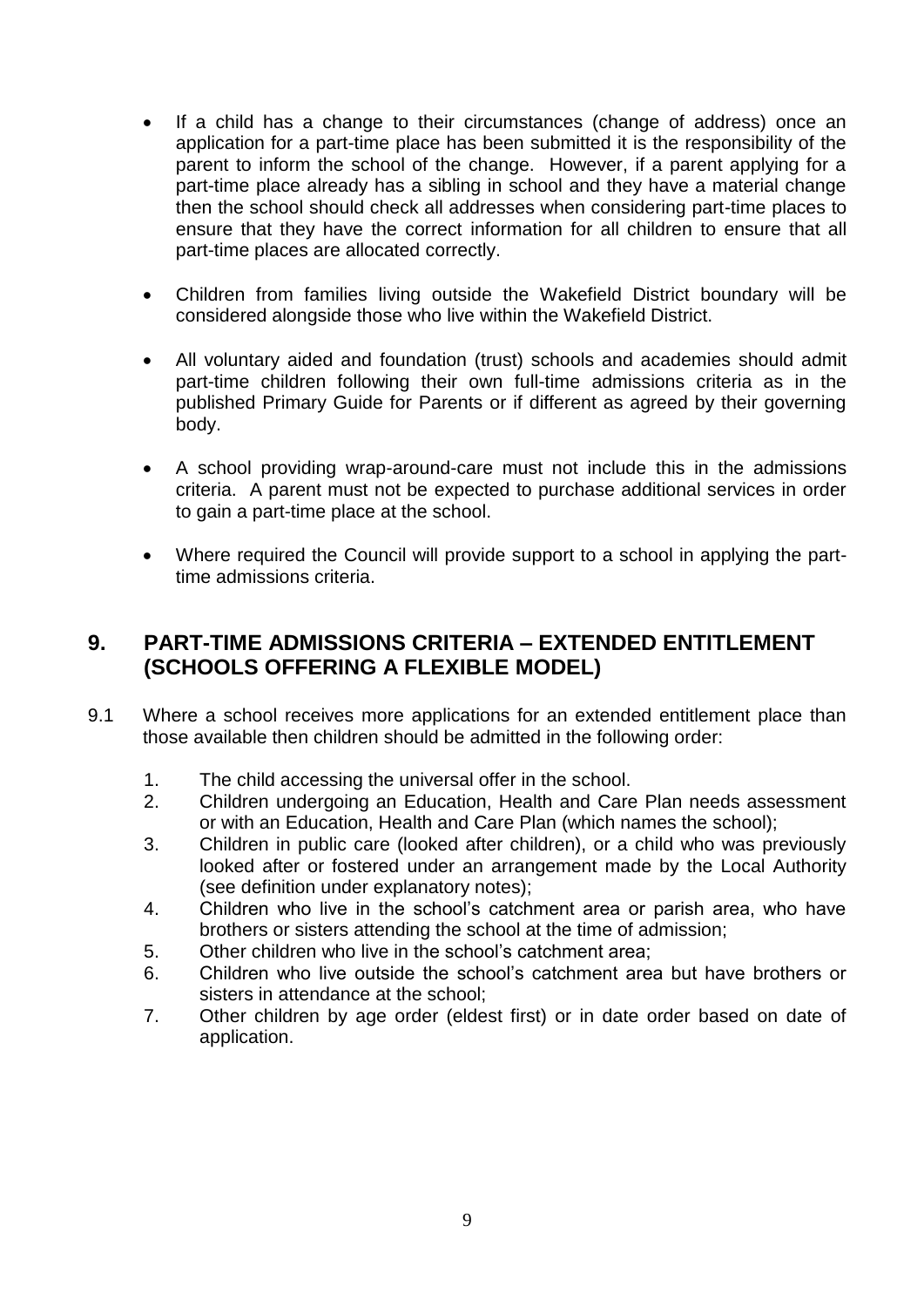# **10. PART-TIME ADMISSIONS CRITERIA – EXTENDED ENTITLEMENT (CHILD TAKING UP IN TWO SCHOOLS)**

10.1 A child who accesses their universal entitlement in one school may take up their extended entitlement at a different school if they meet the eligibility criteria.

They should only be admitted after all universal places have been allocated and extended entitlement places where a school offers a flexible model.

- 1. Children undergoing an Education, Health and Care Plan needs assessment or with an Education, Health and Care Plan (which names the school);
- 2. Children in public care (looked after children), or a child who was previously looked after or fostered under an arrangement made by the Local Authority (see definition under explanatory notes);
- 3. Date of birth order eldest first or in date order.

# **11. DEFERRING A FULL-TIME SCHOOL PLACE**

- 11.1 The statutory School Admissions Code of Practice allows parents to defer their child's offer of a full-time place until they reach statutory school age. For advice on this please refer to the full-time Admissions Policy or contact the School Admissions Team on 01924 305616/17/18/19.
- 11.2 If a parent wishes to defer their offer of a full-time place at their allocated school and they wish their child to continue attending nursery provision on a universal basis or extended where they are eligible then the below must be followed:
	- 1. Parents must formally put in writing to the local authority's School Admissions Team and the school that they wish to defer the offer of a full-time place.
	- 2. The School Admissions Team will contact the school where a full-time place has been offered.
	- 3. The School Admissions Team will write to the parent to confirm the deferral of a place explaining that they will have to make alternative arrangement with either their existing or an alternative nursery provider.
	- 4. The Early Years Team can provide support and advice in securing a part-time nursery place.

If a parent contacts a school direct then the school should inform the School Admissions Team as outlined above.

11.3 Not all parents are being offered a full-time Reception place at the school of their preferred choice. Where this occurs some parents are requesting to stay within their current nursery in the anticipation that a full-time place will become available at that school. This is highly unlikely to occur unless the child is towards the top of the waiting list and there are no guarantees that a place will then become available.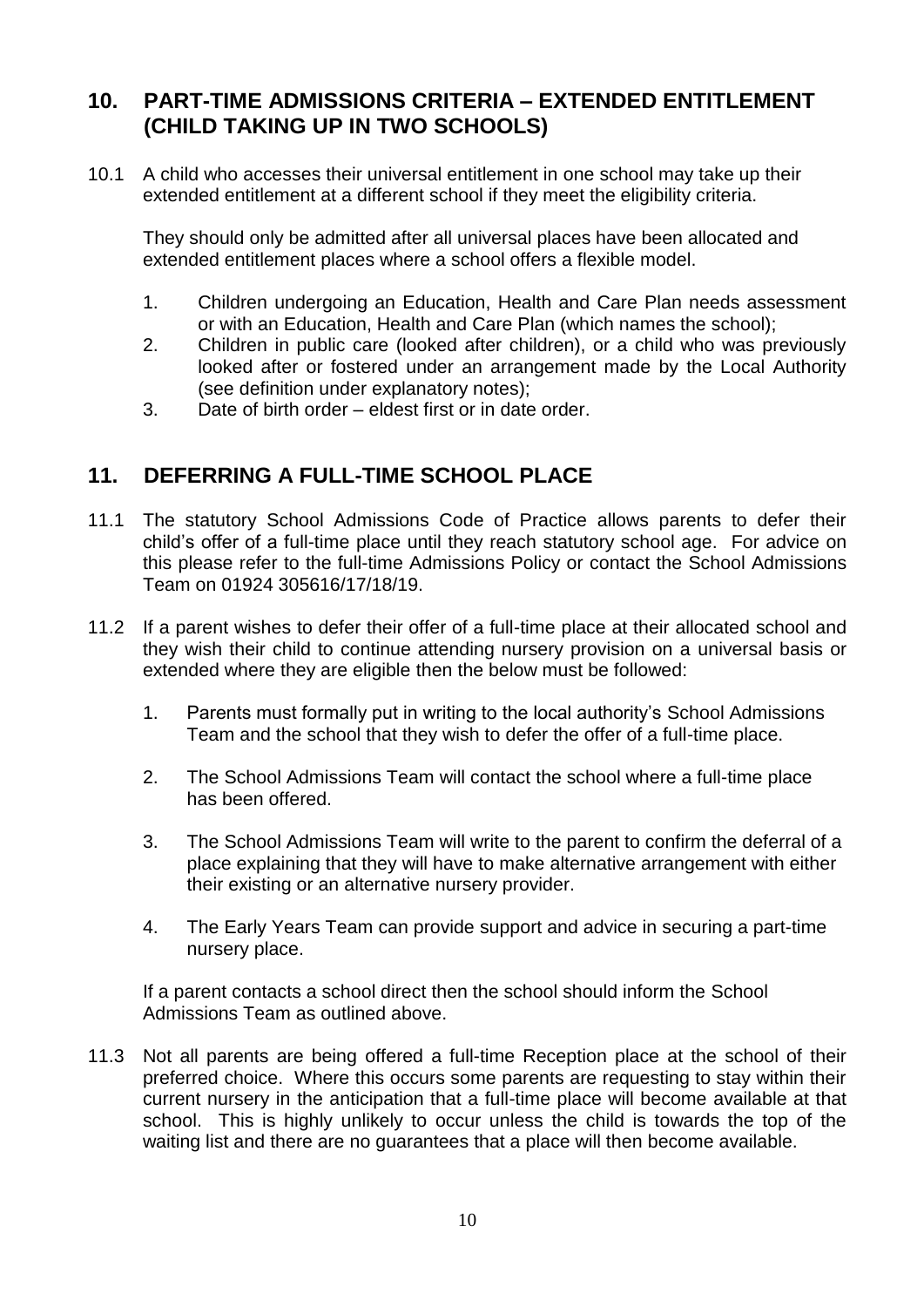- 11.4 When such a request to stay in the nursery is made then it is up to each school and their Governing Body to make the final decision as any parental complaint / appeal would be made through the School's Governing Body.
- 11.5 Wakefield Council advises that if there are spare places available in the nursery class then the school should allow the child to continue in the nursery until such time that the place is required for another child. If the school nursery is full or the school is stating that they have decided that the child cannot continue in the nursery then the parents should be advised to contact the Early Years Team on 0800 5878042 or 01977 722345 they will provide advice and support in obtaining an alternative nursery or reception place.
- 11.6 The legal position remains that parents who wish to defer taking their full-time place are still entitled to an early year's place of either 15 or 30 hours, where they meet the eligibility criteria, with another early year's provider from September. The Council must ensure provision is available if the child cannot remain in their current placement.
- 11.7 A school would receive part-time funding if a full-time eligible child remained part-time (ie up to 15 hours) in a schools nursery class. If the child was eligible to the extended entitlement then they could access up to 30 hours.

## **12. NURSERY NUMBER**

- 12.1 Each school has a designated nursery number, which must be agreed by the Council and must meet standards as stated in the Early Years Foundation Stage (EYFS) Statutory Framework. The nursery number is based on available space and facilities. Requests for a change to a school's designated nursery number will be considered by the Council's Schools Place Planning Group which will take into account issues relating to the Local Authority's duty to manage the sufficiency and sustainability of the childcare market. See 15.1
- 12.2 Most schools' nursery numbers are based on multiples of 1:13 in line with the staffing ratios. Therefore, if a school has a nursery number of 26 fte (full-time equivalent) then a school can admit a maximum of 52 children and this would be 26 in the morning and 26 in the afternoon session.
- 12.3 Once a designated nursery number has been reached, only a child that has an Education, Health and Care Plan that names the school or is under an Education, Health and Care Plan needs assessment can be admitted - thus exceeding the school's nursery size. Where this occurs, the school must contact the Early Years Team immediately to discuss ways to resolve issues relating to Ofsted regulations and compliance with the Early Years Foundation Stage Framework.

# **13. FUNDING FOR PART-TIME ADMISSIONS**

13.1 All nursery providers in the Wakefield District are funded in accordance with the criteria for the Early Years National Funding Formula (EYNFF). The EYNFF is a fair and transparent way in which funding is allocated to providers who deliver the Early Years Free Entitlement.